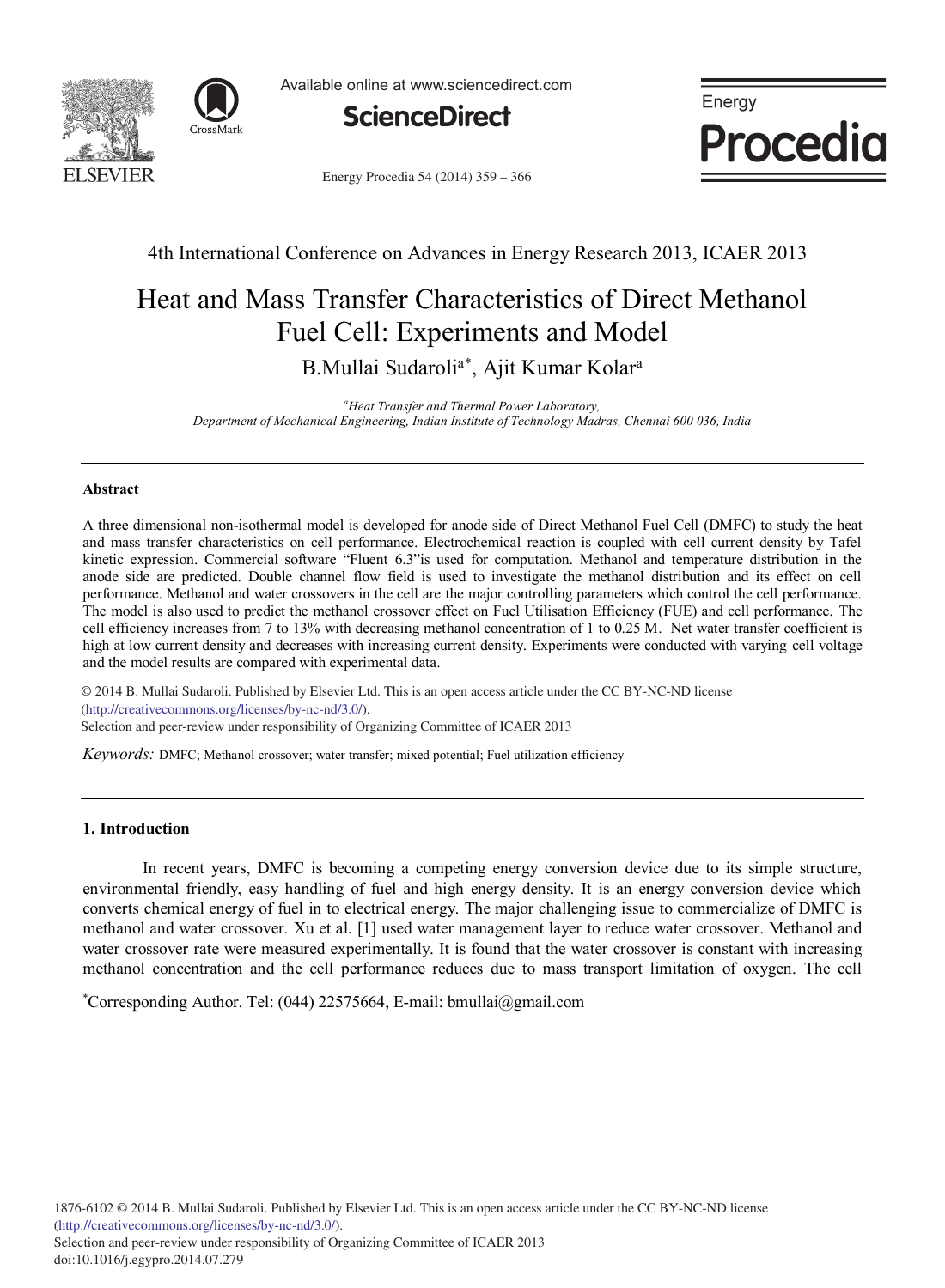without water management layer gives better performance. Xu and Faghri [2] developed a two dimensional model to study the water transfer characteristics in passive DMFC. Water transfers from cathode to anode when increasing humidity of air. This enhances liquid saturation at the cathode which reduces water crossover from anode to cathode. The water crossover flux increases with increase in cell current density and methanol concentration.

| <b>Nomenclature</b> |                                                                            |  |
|---------------------|----------------------------------------------------------------------------|--|
| $C_{ch}^{ac/m}$     | Methanol concentration in ACL and membrane interface<br>mol/m <sup>3</sup> |  |
| $D_w^{eff,m}$       | Effective diffusion coefficient of water in membrane $m^2/s$               |  |
| $\overline{F}$      | Faradey's constant C/mol                                                   |  |
| $i_{cell}$          | Cell current density $A/m^2$                                               |  |
| $N_{ch}^m$          | Methanol flux in membrane $mol/m2s$                                        |  |
| $N_{w}^{m}$         | Water flux in membrane $mol/m2s$                                           |  |
| $N_{w}$             | mol/m <sup>2</sup> s<br>Total water flux in membrane                       |  |
| $n_d$               | Electro-osmatic drag coefficient of water                                  |  |
| $t_d$               | Diffusion layer thickness m                                                |  |
| $\varepsilon$       | porosity                                                                   |  |
| $\alpha$            | Water transfer coefficient                                                 |  |
| λ                   | Electro-osmatic drag coefficient of methanol                               |  |

Olivera et al. [3] developed a one dimensional model to study the heat and mass transfer processes in DMFC. The model is used to predict the temperature profile, methanol crossover and water crossover from anode to cathode. Ge and Liu [4] developed a three dimensional model of DMFC. The effect of porosities of diffusion and catalyst layers, the effect of methanol flow rate and the effect of channel shoulder width on methanol crossover and cell performance are presented. Li et al. [5] developed a two dimensional, two phase model to study the mass transport processes of methanol and water through the membrane. Anode microporous layer is used to reduce methanol and water crossover and it plays a significant impact on reducing methanol crossover. In this work, a full cell model is developed for anode side of DMFC. The model is used to predict methanol, temperature distribution and the effect of methanol and water crossover on cell performance.

#### **2. Three dimensional model**

The model domain consists of anode channel (ACH), anode diffusion layer (ADL), anode catalyst layer (ACL) and membrane (MEM). The dimension of model domain is given in Table 1. The Flow field used in this study is shown in Fig.1. Mass, momentum and energy conservation equations coupled with electrochemical reaction rate equations are solved by Fluent 6.3. Diffusion coefficient of species and source terms are incorporated in the model using User Defined Functions (UDF). For a given cell current density, anode potential is computed depending on the methanol concentration. This procedure is repeated for different cell current density. The cell voltage is estimated and the polarization curve is obtained.

| Table 1. Dimension of DMFC model domain. |            |  |
|------------------------------------------|------------|--|
| Description                              | Dimensions |  |
| Active area of the cell (mm)             | 50X50      |  |
| Diffusion layer thickness(mm)            | 0.14       |  |
| Catalyst layer thickness(mm)             | 0.03       |  |
| Membrane thickness(mm)                   | 0.18       |  |
| Chanel width, depth and rib width (mm)   |            |  |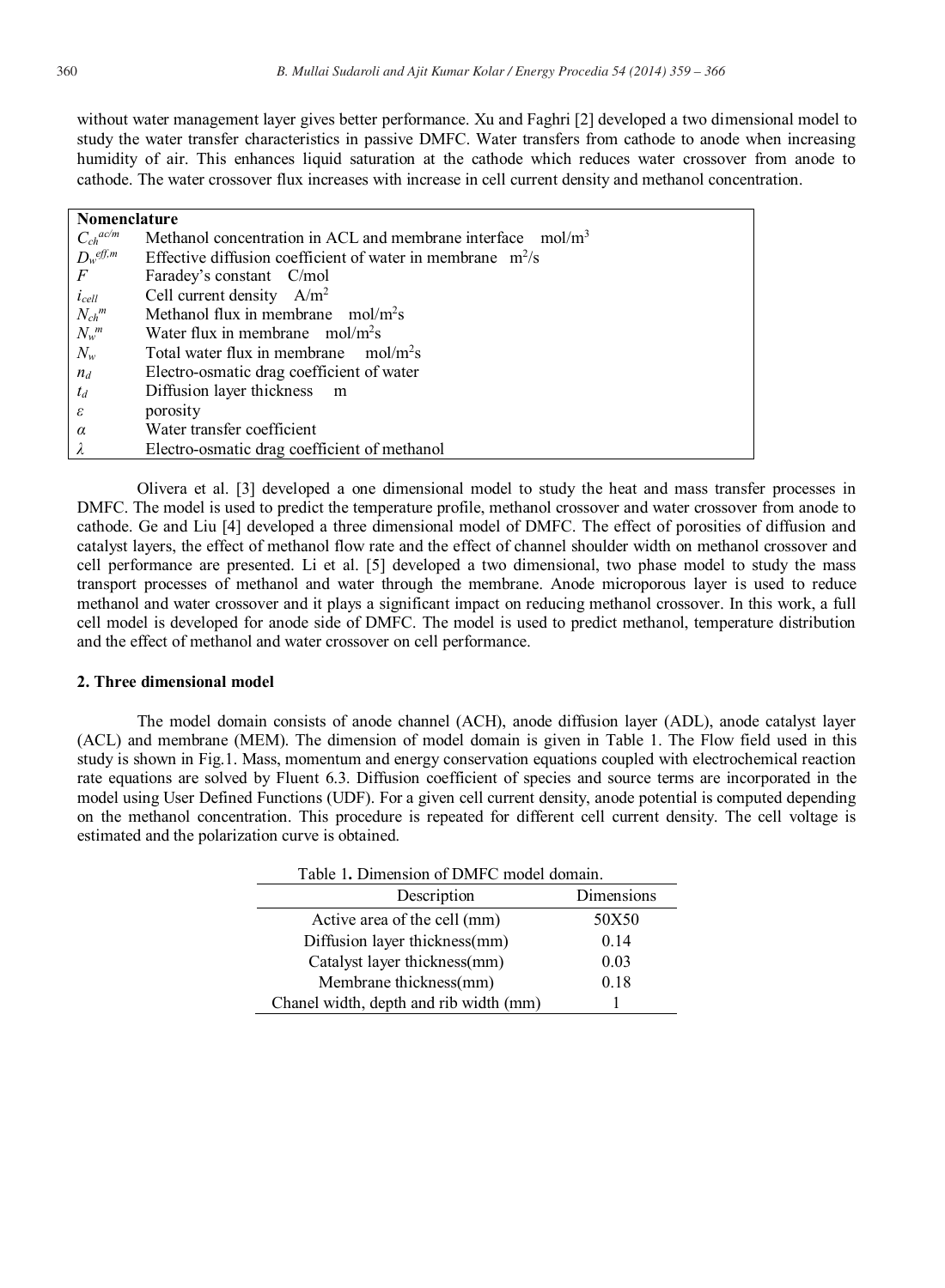

Fig.1 Double channel serpentine flow field

#### *2.1. Boundary conditions*

- i. Anode side of DMFC is considered for analysis to reduce computation time.
- ii. Methanol velocity is given at the anode channel inlet. Mass fraction of reactants is given as input.
- iii. Ambient pressure is given at the channel outlet.
- iv. Methanol crosses through the membrane is completely oxidised and converted to CO<sub>2</sub>. Methanol flux at the cathode catalyst layer is zero and the cell temperature is maintained at 60°C.

Reactant properties, source terms and other parameters are found in elsewhere [3-5]. Methanol transfer through the membrane is given by,

$$
N_{ch}^{m} = \frac{\lambda_{ch} i_{cell}}{F} + \frac{\varepsilon D^{m}{}_{ch} C_{ch}^{ac/m}}{t_{d}}
$$
 (1)

Water transfer through the membrane is given by

$$
N_w^m = -D_w^{eff,m} \left[ \frac{dC}{dx} \right] + n_d \frac{i_{cell}}{F}
$$
 (2)

Water produced in cathode is due to water transfer through the membrane  $(N_w^m)$ , water generation due to methanol crossover ( $N_{mco}$ <sup>*w*</sup>) and water generation from oxygen reduction at the cathode ( $N_o$ <sup>*w*</sup>). Net water flux produced is given by,

$$
N_w = N_m^{\ w} + N_{mco}^{\ w} + N o^{\ w} \tag{3}
$$

$$
N_w = N_m^w + 2N_{ch}^m + \left[\frac{i_{cell}}{2F}\right]
$$
 (4)

The net water transfer coefficient is expressed by,

$$
N_w = \left(\frac{i_{cell}}{6F}\right)(\alpha + 1) \tag{5}
$$

#### **3. Experimental setup**

A commercial Membrane Electrode Assembly (MEA) area of 25cm<sup>2</sup> is used for experiments. Catalyst loading of 4mg/cm2 Pt/Ru is used in anode and that of 4mg/cm2 Pt in cathode. Double channel serpentine flow field is used in graphite plate (both anode and cathode). Methanol is supplied at 14ml/min and air is supplied at 600ml/min. The graphite plate temperature is controlled by temperature controller and is considered as cell temperature. Electronic load bank is used to measure cell voltage and current.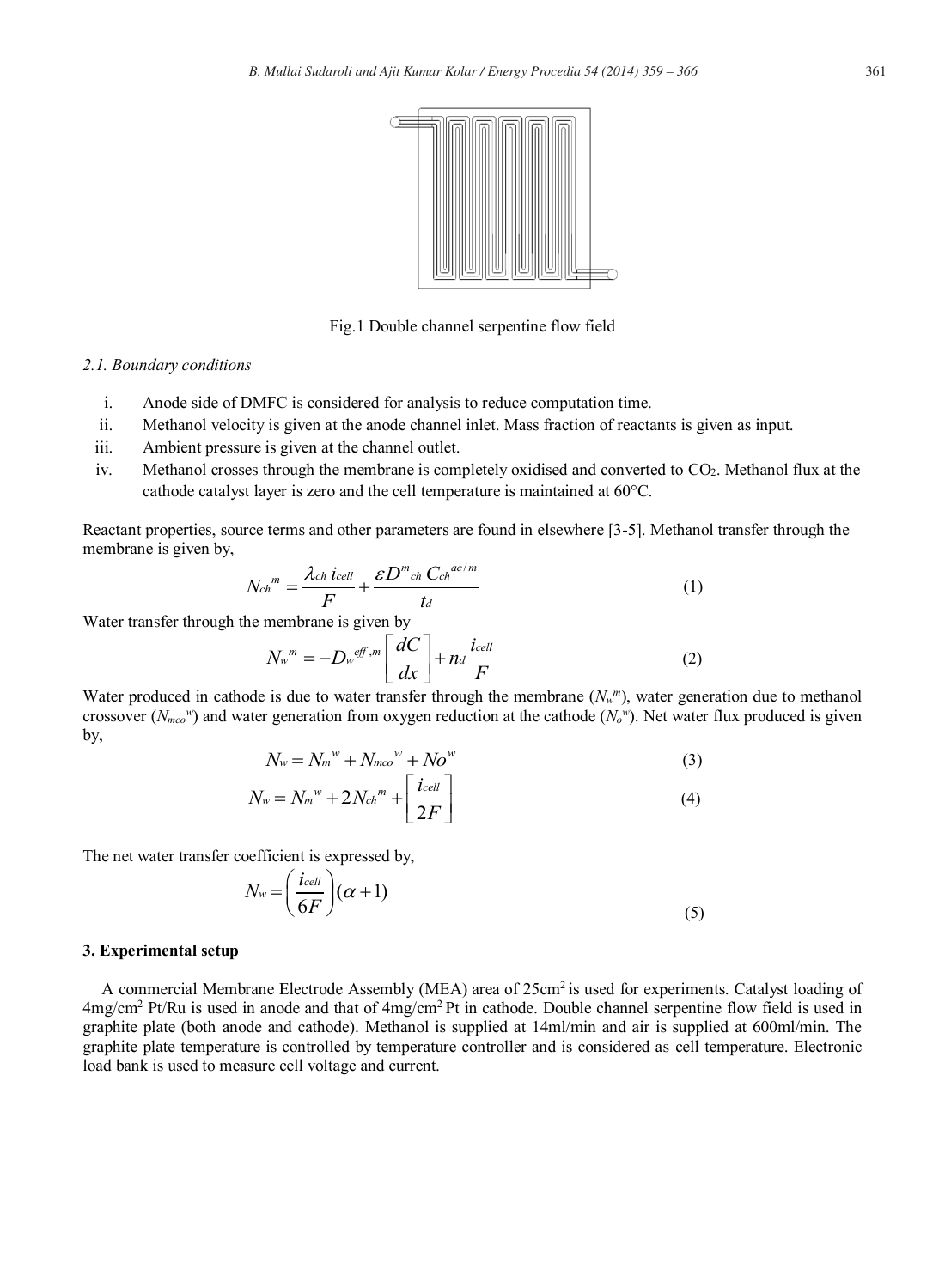## **4. Results and Discussion**

The model results are obtained at a methanol flow rate of 14ml/min. The cell performance is predicted for different current with varying cell voltage and the cell temperature is at 60 °C. Methanol and water from anode channel diffuses through the diffusion layer to catalyst layer. Methanol and water transfer process through the membrane is studied with varying methanol concentration and cell current density.

#### *4.1. Model comparison*

Fig.2 shows the model comparison with experimental data. The model results agree with experimental data at 0.5M and no much diference at 0.25 M and 30% at 1 M. This may be due to the assumption of porosity and permeability of diffusion and catalyst layers, exchange current density and charge transfer coefficient.



Fig. 2 Model comparison with experimental data

# *4.2. Methanol distribution in anode catalyst layer and membrane interface*

From Fig.3a, it is seen that the channel area exposed to MEA have high mass fraction of methanol. Depending on the applied current density and feed concentration, methanol concentration in the anode catalyst layer varies. Mass fraction of methanol indicates the cell current density distribution. At low current density, methanol reaching the membrane is more compared to high current density. This is due to low consumption rate during electrochemical reaction and high diffusion rate of methanol and leads to high methanol crossover rate at low current density. Methanol diffuses through the membrane and oxidizes with oxygen at the cathode catalyst layer. This affects the cell performance due to mixed potential. Methanol diffusion is due to concentration gradient and electro-osmotic drag. It is seen that the mass fraction of methanol under the channel region is high. At the corner of even numbered channel, methanol diffusion is high. Double channel serpentine takes a turn and has long channel length which helps in methanol diffusion under the rib. Methanol distribution in anode catalyst layer controls the cell performance which can be controlled by flow field design and operating conditions such as cell temperature and methanol concentration. Effect of methanol concentration on power density is shown in Fig.3b. Cell current density increases with increase in methanol concentration and depends on methanol availability at the anode catalyst layer. The peak power density also increases with increase in concentration.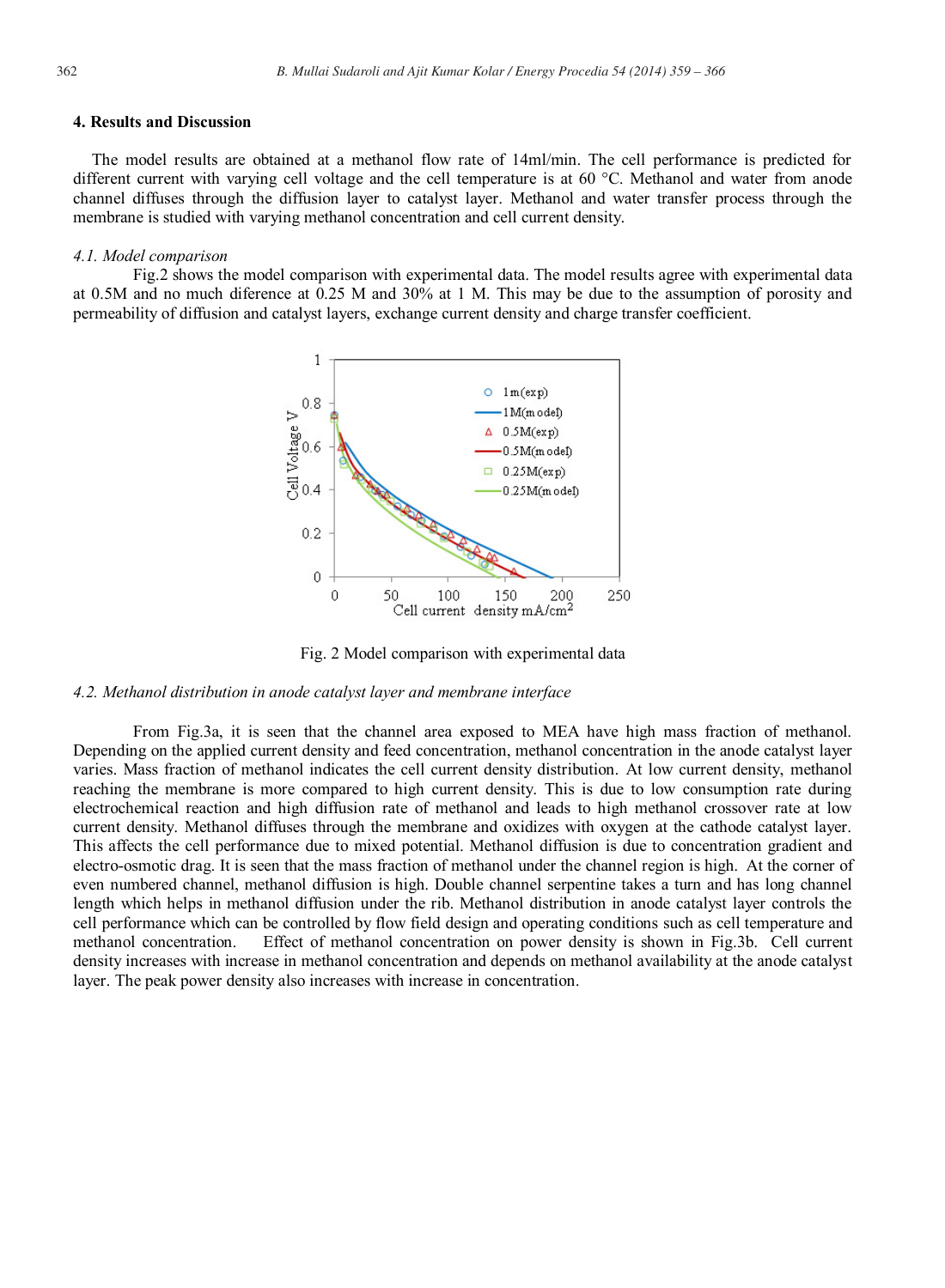

Fig. 3 (a) Methanol distribution (mass fraction) in anode catalyst layer and membrane interface (b) Effect of methanol concentration on power density

# *4.3. Temperature distribution in anode channel*

From Fig.4, it is seen that the graphite plate temperature is maintained at 60  $^{\circ}$ C and the methanol is sent at 27 °C. The methanol solution temperature is raised to 57 °C when it passes through the flow field plate. The methanol solution at high temperature is sent to the methanol tank and circulated back to the fuel cell. This helps in improving the cell performance.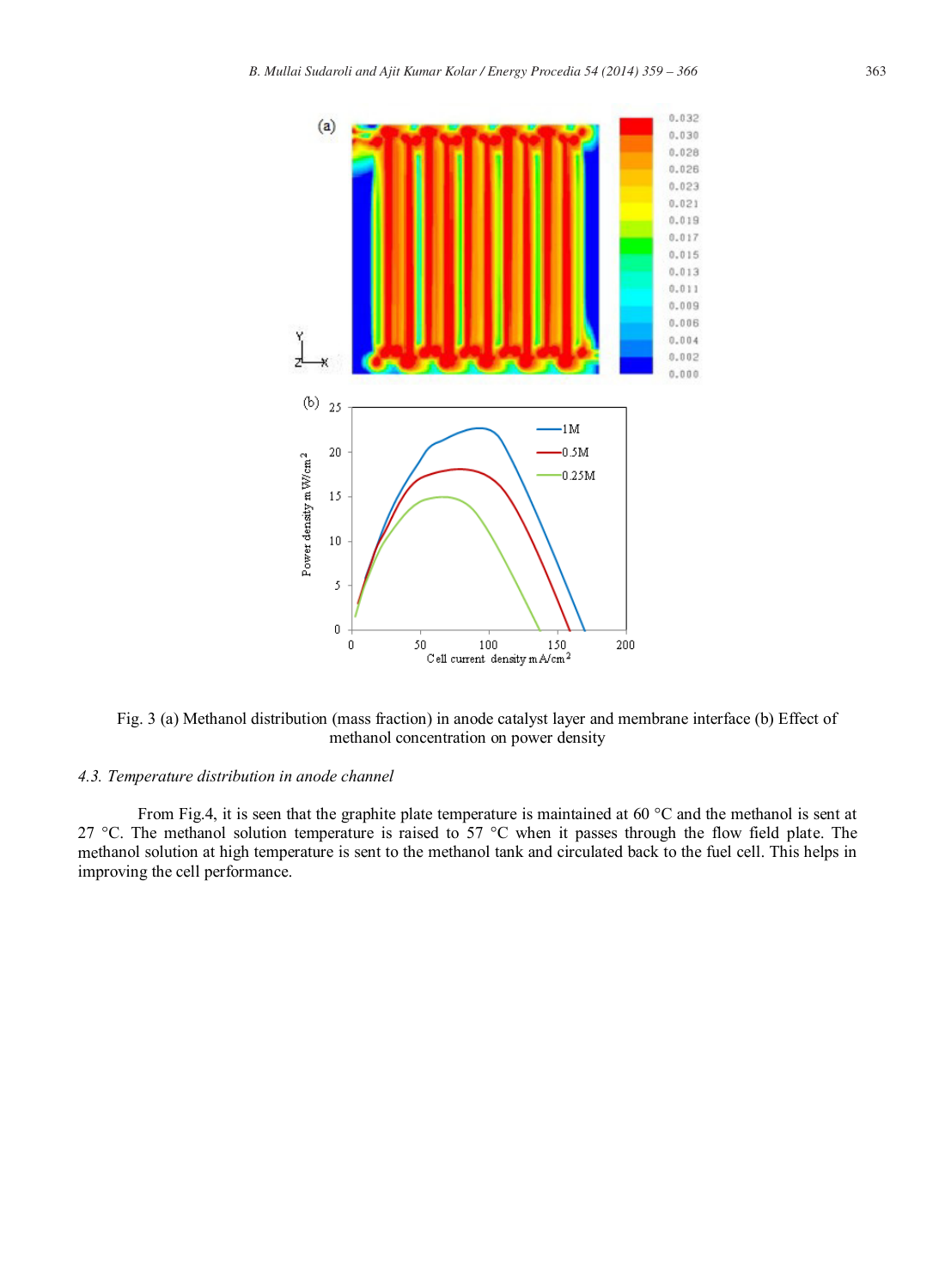

Fig. 4 Temperature (°C) distribution in flow field plate

#### *4.4 Effect of methanol concentration on methanol and water crossover*

From Fig.5a, it is seen that the methanol crossover rate increases with increase in methanol concentration. Methanol crossover current density decreases with increasing cell current density, but the difference in methanol crossover current density with increasing cell current density is low. This indicates that the rate of methanol diffusion through the membrane is high. Higher the methanol crossover leads to high mixed potential. This affects the cell performance and fuel utilization efficiency. Fig.5b shows the effect of methanol concentration on water generation in cathode and is represented in terms of water transfer coefficient. Water generation decreases with increase in cell current density due to high consumption rate of methanol and water and low methanol crossover. Net water transfer coefficient decreases from 55 to 32 as the current density increases. It is observed that the methanol concentration does not have significant effect on water generation. From fig.6, it is seen that the water generation at the cathode is mainly due to water crossover and is high at high current density due to high diffusion rate and electro-osmotic drag. At 1M, 50% of water generation is due to methanol crossover at low current density and it decreases with increasing current density. As the methanol concentration decreases, water concentration is more in methanol solution and it leads to reduction in methanol crossover and increase in water crossover.



Fig.5 (a) Effect of methanol concentration on methanol crossover (b) Effect of methanol concentration on net water transfer coefficient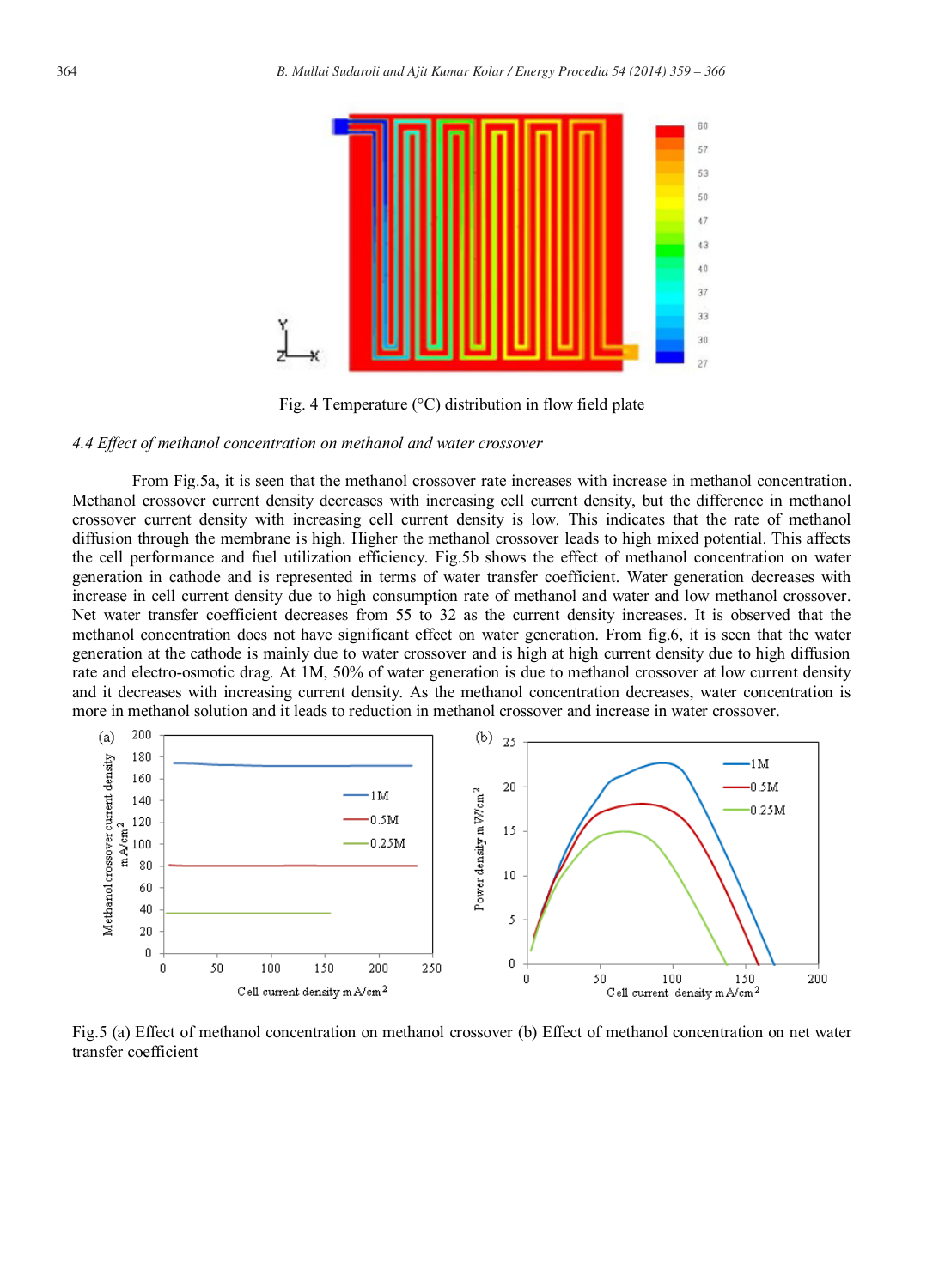

Fig.6 Effect of methanol concentration on water generation

#### *4.5. Fuel utilization efficiency*

Effect of methanol concentration on fuel utilization efficiency is shown in Fig.7a. At low concentration of 0.25M, FUE of 80% at 154 mA/cm2 is obtained and is due to low methanol crossover. FUE increases with the cell current density due to high methanol consumption and low fuel loss. Even though the methanol crossover is high at 1M, FUE is 57% at 230 mA/cm<sup>2</sup>. From Fig.7b, it is seen that the overall cell efficiency increases with decrease in methanol concentration due to high FUE. The maximum peak power density of 21 mW/cm<sup>2</sup> is obtained at 1 M with cell efficiency of 7% and 14 mw/cm<sup>2</sup> is obtained at 0.25 M with cell efficiency of 13%.



Fig.7 (a) Effect of methanol concentration on fuel utilization efficiency and (b) cell efficiency

#### **5. Conclusions**

A three dimensional non isothermal model is developed for anode side of DMFC. Methanol distribution in anode catalyst layer and membrane interface and temperature distribution in anode channel are found. Even though the methanol crossover is high at 1 M, the peak power density of 21 mW/cm<sup>2</sup> is obtained. The cell efficiency increases from 7 to 13% due to high FUE. The methanol concentration doesn't have significant impact on net water generation.